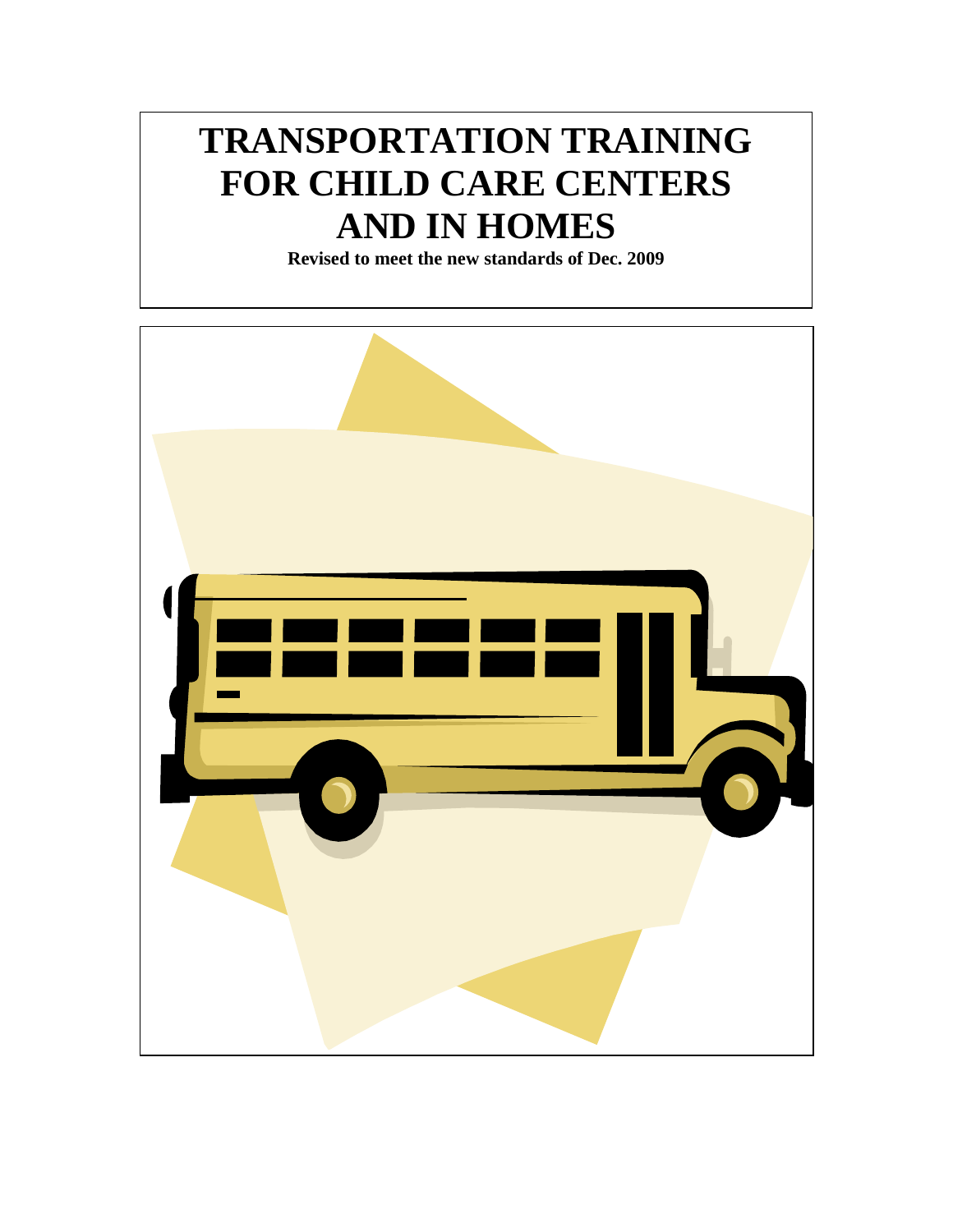# **TRANSPORTATION SAFEY FOR CHILD CARE CENTERS AND IN HOME FACILITIES**

**As of December 2009 all staff in a child care center that transports children must have an ADDITIONAL 2 hours of training in the Transportation and Safety Training Requirements for licensed and Registered Child Care Providers. This training must include:**

 **Your programs operational policies such as documentation in the vehicle, emergency procedures, how the bus driver is to communicate with the school, pick up and delivery of children, how to maintain the vehicle, field trip procedures, the minimum standards for transportation, supervision of children, car seat information, safety in and around vehicles, school zones and railroad crossings, parking and backing procedures, loading and unloading procedures, and any other safety measures as needed.** 

**All employees, including the Director and or owner, found to be in or on a van during transport MUST have this training on file BEFORE entering the vehicle and then yearly after that.** 

**You CAN use this training manual to train your own employees. You must FIRST complete this training manual and place A COPY of the certificate (included with this training) in your file with your questions with answers attached. Then, have your employees read through this manual and answer the questions, and make a copy of the certificate for them as well. Review any of the questions that they missed and place the questions with answers and a copy of the certificate in the employees file for licensing to review.** 

**An employee may NOT take the same transportation training two years in a row, so you will need to alternate this training yearly with a different training. However, you may use this training manual every other year.**

**For the purposes of this training transportation means:**

**―Any transportation of a child to and or from the child care facility by an agent of that facility, in any vehicle or means of public transportation.‖** 

**This means transportation between home and school, between school and the child care facility, field trips, errands, etc…**

**All vehicles that are used to transport children must be maintained in a safe operating condition at all times and are subject to inspection by child care licensing. This includes personal vehicles if that vehicle is found to be used, even once, for transporting children. Child care licensing MAY ask to see your oil change**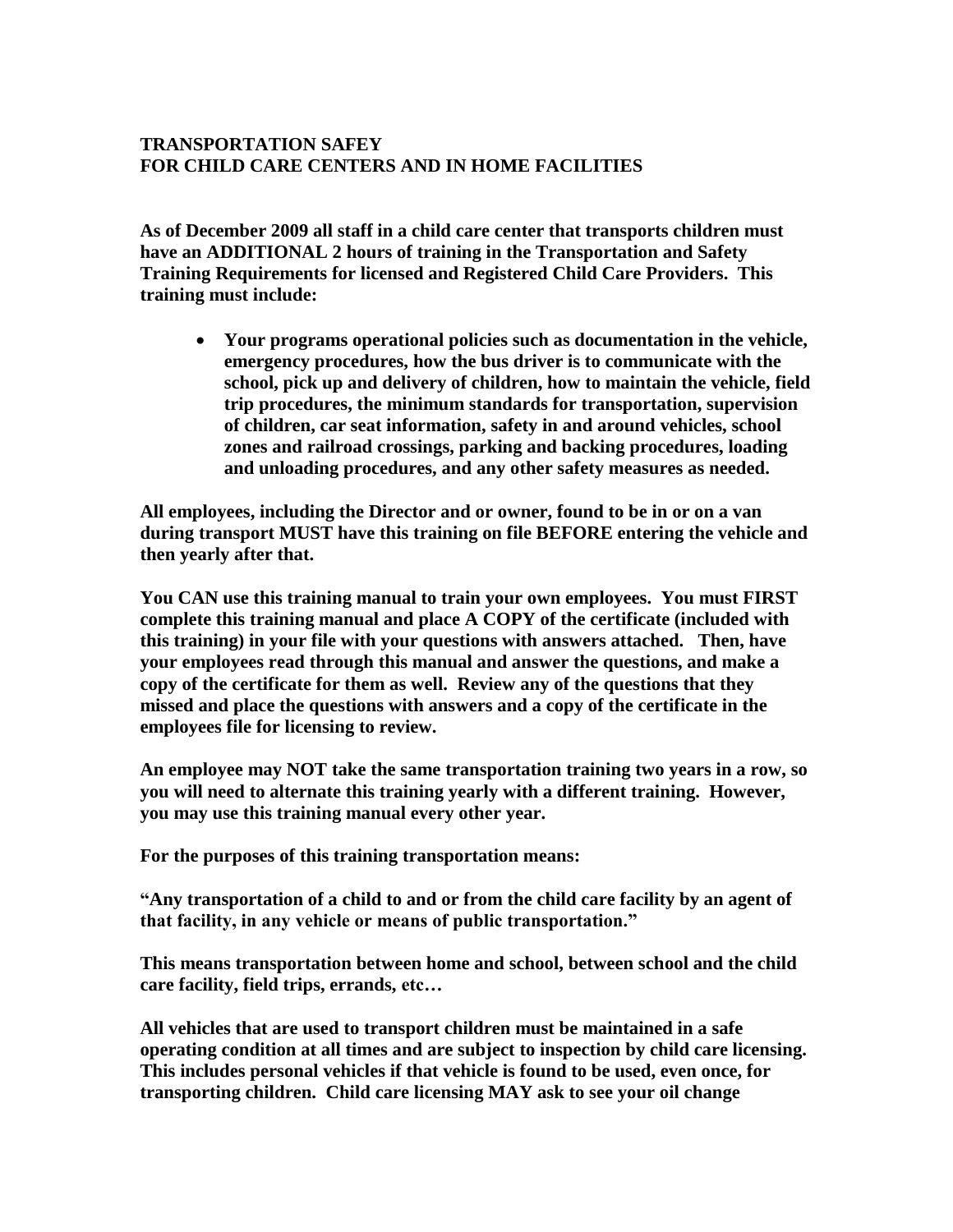**schedule, or other routine maintenance schedule so it is a good idea to keep these documents available, although these are not state required documents.** 

## **LOADING AND UNLOADING**

- **Children must be loaded and unloaded at the curb or in a protected parking area or driveway. Children should never be expected to CROSS IN FRONT OF THE VEHICLE OR BEHIND IT.**
- **Children should not cross a street unless the child is accompanied by an adult anytime before entering or after leaving a vehicle.**
- **You MUST have a system in place for checking the vehicle after all children have exited the vehicle.**

**One method is to purchase a flag from your local boating store that has a suction cup on it. Place the flag in the front window when the van is empty and place it in the back window when the bus is full. This way, the driver of the van must go to the back of the van and get the flag to put it in the front window before they leave the bus. They should check for any children left on the bus as they do this. As a director of a school you can then go to the field trip and look at the van. If the flag was in the back window when they left your school and now is in the front window where they are parked, you can rest assured that they checked the van before leaving it.** 

**This is an easy system to implement. The bus driver should be taught that after they load the bus they should walk to the back and place the flag in the back window. Then, on the way back up to the drivers' seat they should check to make sure all children are in their seat belts. Then, before leaving the van parked, they should go to the back of the bus and bring the flag back up to the front. This assures that no child is left on the van.** 

 **A child must never be left unattended in a vehicle. If you leave the vehicle, the children must go with you.** 

#### **SAFETY SEATS**

**Parents can provide these seats for you to use, however, it is much safer for you to purchase these seats so that all of your teachers and drivers can read the installation instructions and install these seats correctly. This also assures that you are not being given a damaged or faulty seat.** 

**The law states that you must transport children in an infant safety seat, child safety seat, child booster seat or a seat belt, as appropriate to the child's age, height and weight.**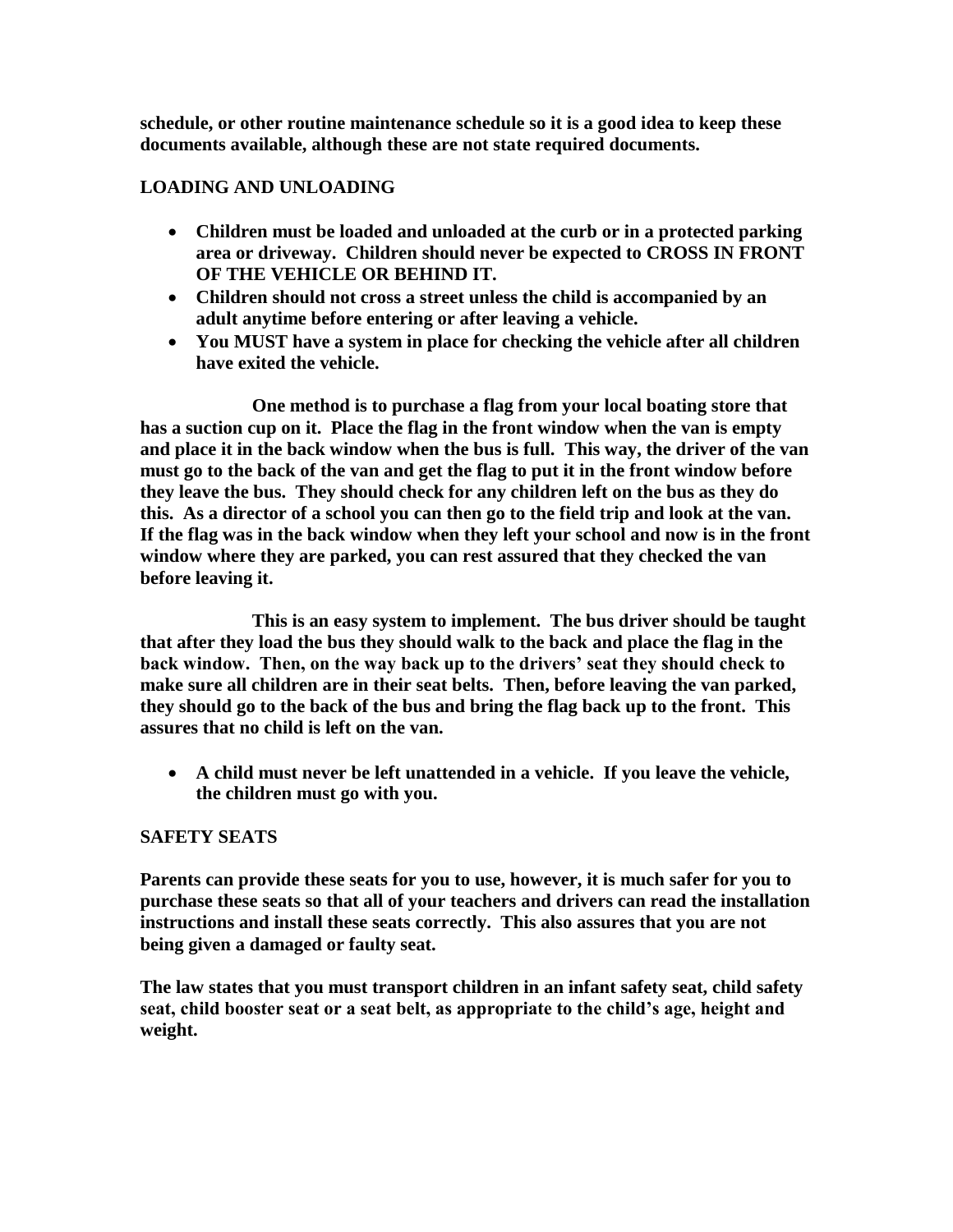## **If the child is:**

- **1. Younger than one year and weighs less than 20 lbs. – they should be in a rear facing infant safety seat according to the manufacture's instructions.**
- **2. Younger than one year and weights more than 20 lbs. – they should be in a rear facing convertible child passenger safety seat installed according to the manufacture's instructions.**
- **3. One year old and weighs MORE THAN 20 BUT LESS THAN 40 lbs. – they should be in a car seat according to the manufacture's instructions.**

**If a child is YOUNGER THAN 8 YEARS OLD and / or less than 4'9''in height – they should be in a child passenger safety seat which includes traditional car seats with harnesses and booster seats – either high backed or backless.**

**So:**

- **Once a child reaches 8 years old they are NOT LEGALLY required to be in a child safety seat system, even if they are under 4'9''.**
- **Once a child reaches the height of 4'9'', even if they are under 8 years old, they are NOT LEGALLY required to be in a child safety seat system.**

## **This law is for ALL children in vehicles, not just child care centers!!**

**This law goes is in effect beginning September 1, 2009. However, law enforcement can not begin writing tickets until June 1, 2010.** 

**All children 8 years or older must be in a seat belt. The shoulder harness goes across the child's chest and not across the child's face and neck. If the harness goes across the face or neck of the child, the child MUST BE IN A BOOSTER SEAT. The shoulder harness can not be put under a child's arm or behind their back because this has been shown to cause death during accidents.** 

## **No child can ride in the front seat if there is an airbag. Remember, the safest place for a child is in the back seat.**

**The driver and any and all adults in the vehicle must also wear a seatbelt.** 

**Only one person may be in a seatbelt at a time.**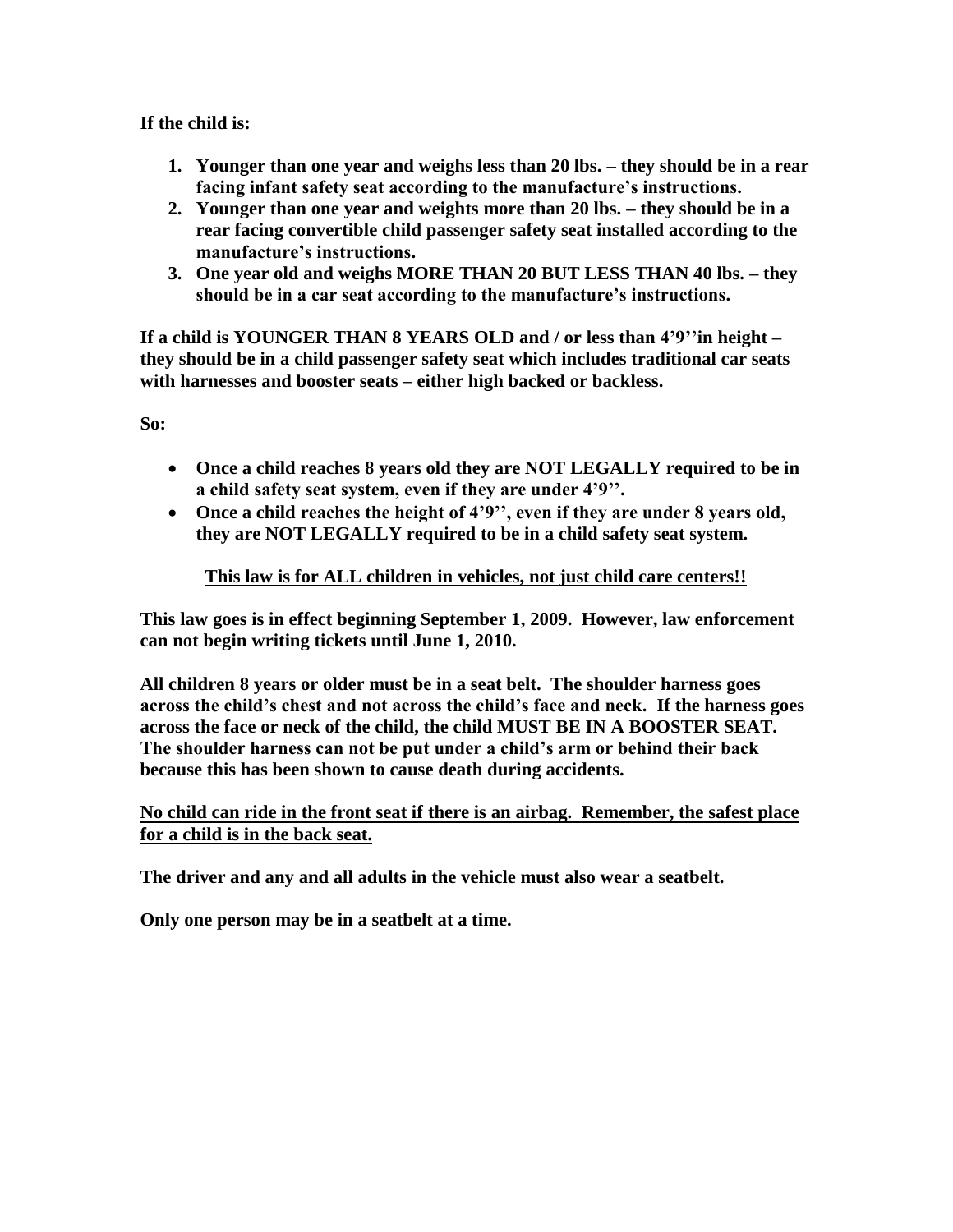## **WHAT MUST THE DRIVER HAVE?**

- **A clear criminal history check and fingerprint check on file at the facility.**
- **A current driver's license.**
- **Glasses in good repair, if the license says they must have them.**
- **A clear system of all medication that COULD cause the driver to become sleepy.**
- **The driver should be healthy and alert.**
- **Copy of vehicle insurance card. Laminated if possible.**
- **Cell phone, CB radio, two way radio, or other method of communication with the child care center.**
- **A LIST OF ALL CHILDREN BEING TRANSPORTED AT THAT VERY MOMENT.**
- **MEDICAL AUTHORIZATION FORMS FOR EACH CHILD BEING TRANSPORTED AT THAT VERY MOMENT which must include the parent's names and telephone numbers and emergency telephone numbers for each child being transported.**
- **A laminated piece of paper that has the child care centers name, child care center's permit holder or current directors name, child care centers phone number in the glove box.**
- **An accessible but SECURE (can not fly around the vehicle in a wreck) fire extinguisher. This should be checked monthly for charge and documented.**
- **An accessible but SECURE first aid kit that contains the following NON-EXPIRED items:**
	- **1. A guide to first aid.**
	- **2. Adhesive tape.**
	- **3. Antiseptic solution or wipes.**
	- **4. Cotton balls**
	- **5. Multi-sized adhesive bandages.**
	- **6. Scissors.**
	- **7. Sterile gauze pads.**
	- **8. Thermometer.**
	- **9. Tweezers.**
	- **10. Waterproof, disposable gloves.**

**If you are the only adult in the vehicle and you see a person in need of medical attention, you may NOT leave your children to go and administer first aid. You MUST stay with your group and call 911 for the other person.**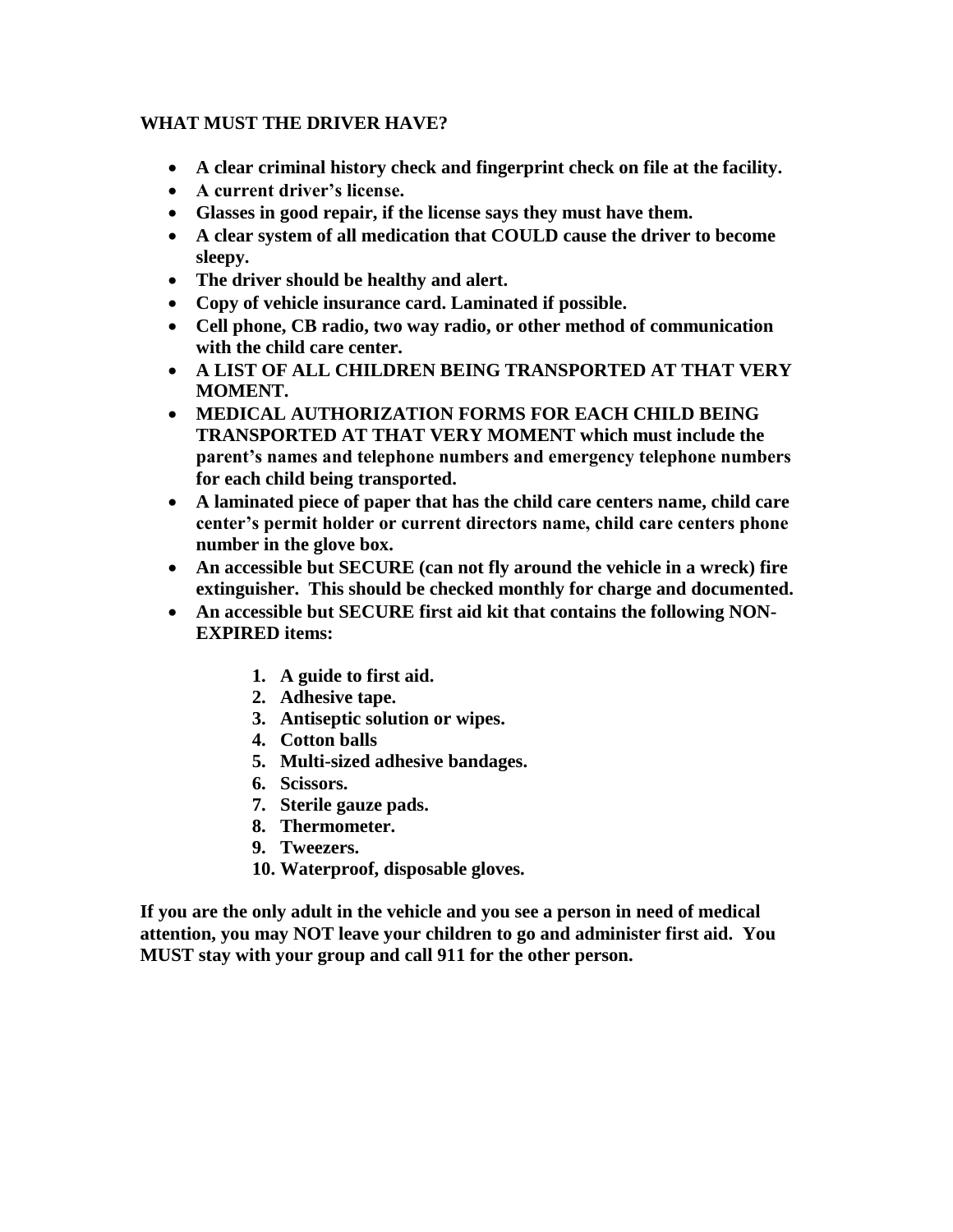#### **ROAD HAZARDS**

**The driver must have clear instructions on how to handle emergencies while out there on the road.** 

**Drivers should follow a fixed route and there should be someone at the child care center that knows the routine arrival and departure times of the vehicle and takes action if the vehicle does not return to the child care center at the scheduled time.** 

**NEVER try to drive through a standing body of water or rising water.** 

**NEVER talk or text on a cell phone while driving. If you must do this you MUST pull over to a safe place and put the vehicle in park. Remember that talking on a cell phone in a school zone while driving is against the law.**

**Any form of distraction increases the risk of accident. In 2006, a yearlong study by Virginia Tech observed 241 Washington, D.C., drivers and concluded that distracted driving contributed to 80 percent of collisions. In rear-end accidents, 93 percent of drivers had looked away from the road at some point during the 3 seconds before impact to look for cigarettes, cell phones, i-pod's or other devices or to look back at children in the car.** 

**SPEEDING – Drivers MUST follow the posted speed and lower their speed in construction zones, school zones, and when passing police officers pulled over on the side of the road. They should also stop at all railroad crossings and look both ways before crossing.** 

**BACKING PROCEDURES- Backing out should be avoided if at all possible. If they must back out drivers should put the vehicle in reverse, and then wait for a 5 second count before proceeding. This allows other cars to see their reverse lights and re-act. The driver should then look out the back window of the vehicle and in the rear view mirror and both side mirrors before backing. Backing should be done slowly. Tell the driver to stop immediately if they hear a horn, shout our other loud noise as these may be a sign that they are in danger.**

**FOLLOWING TOO CLOSELY At 60 mph, a typical car needs between 120 and 140 feet to reach a full stop. Most SUVs and SCHOOL VANS require an extra 5 to 10 feet on top of that. Consider that 60 mph translates to 88 feet per second, and it's easy to see why maintaining a proper following distance is a critical step in preventing accidents.**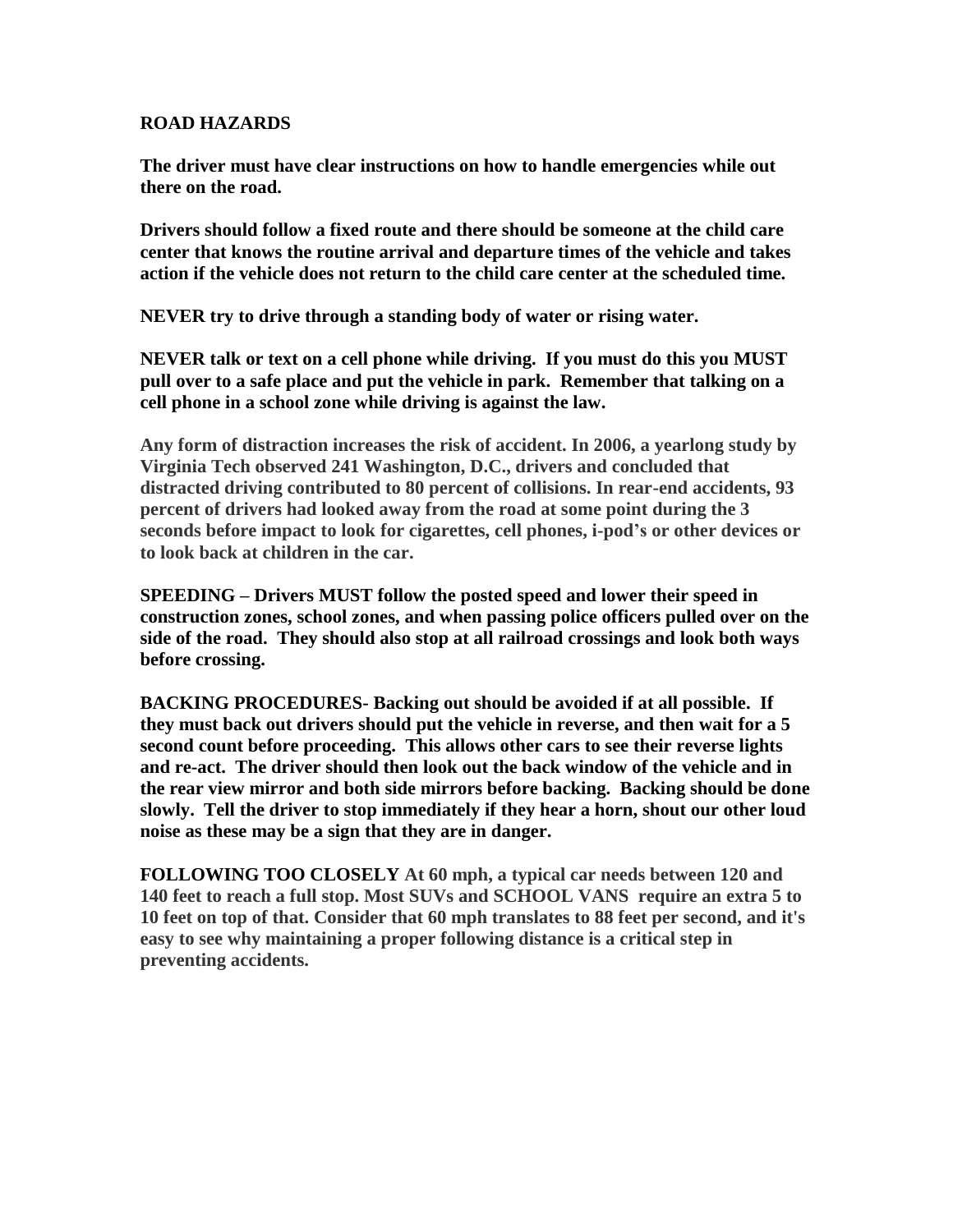#### **SNOW**

**• Remove all snow and ice from your entire vehicle prior to starting out, checking lights and mirrors as well.**

**• Drive with your headlights on low beam to make yourself more visible to other motorists.**

**• When roads are wet or icy, slow down.**

**• Leave earlier, allotting extra time to reach your destination, call ahead and ask the school to let your group out earlier so that you can avoid driving in any upcoming bad weather all together.** 

**• Slow down even more on bridges and overpasses because they freeze quickly and before any other surfaces.**

**• If your tires lose traction, look and steer into the direction you want to go.** 

**• When braking, apply steady firm pressure, don't apply the brakes quickly or accelerate suddenly.**

**Motorists traveling in snow should also keep the following items in their vehicles no matter how short a distance they may be traveling.**

**• Flashlight/extra batteries, • Blanket, • Small tool kit and booster cables, • Small bag of kitty litter for oil spills (or throw up), • Bottled water and snack foods/power bars, • Brightly colored cloth.**

#### **THUNDERSTORMS / HEAVY RAIN**

- **Good windshield wipers are a must. In childcare, change these yearly and when recommended by your mechanic.**
- **Rain X or other products help your visibility- use them.**
- **In cases of severe weather approaching, go to the school and park way ahead of time. Ask the school to release your children to you early so that you can avoid the coming bad weather, most will with no problem.**
- **The inside lane is the safest during heavy rain. Hug the center of the road, but keep clear of oncoming traffic.**
- **Do not drive through flooded areas. If you see a flooded-out road ahead, turn around. Find another route to your destination.**
- **If there is no other route, get to higher ground and wait for the waters to subside.**
- **Even if the water appears shallow enough to cross, don't try it. Water hides dips in the road. Worse yet, there may be no road at all under the water.**